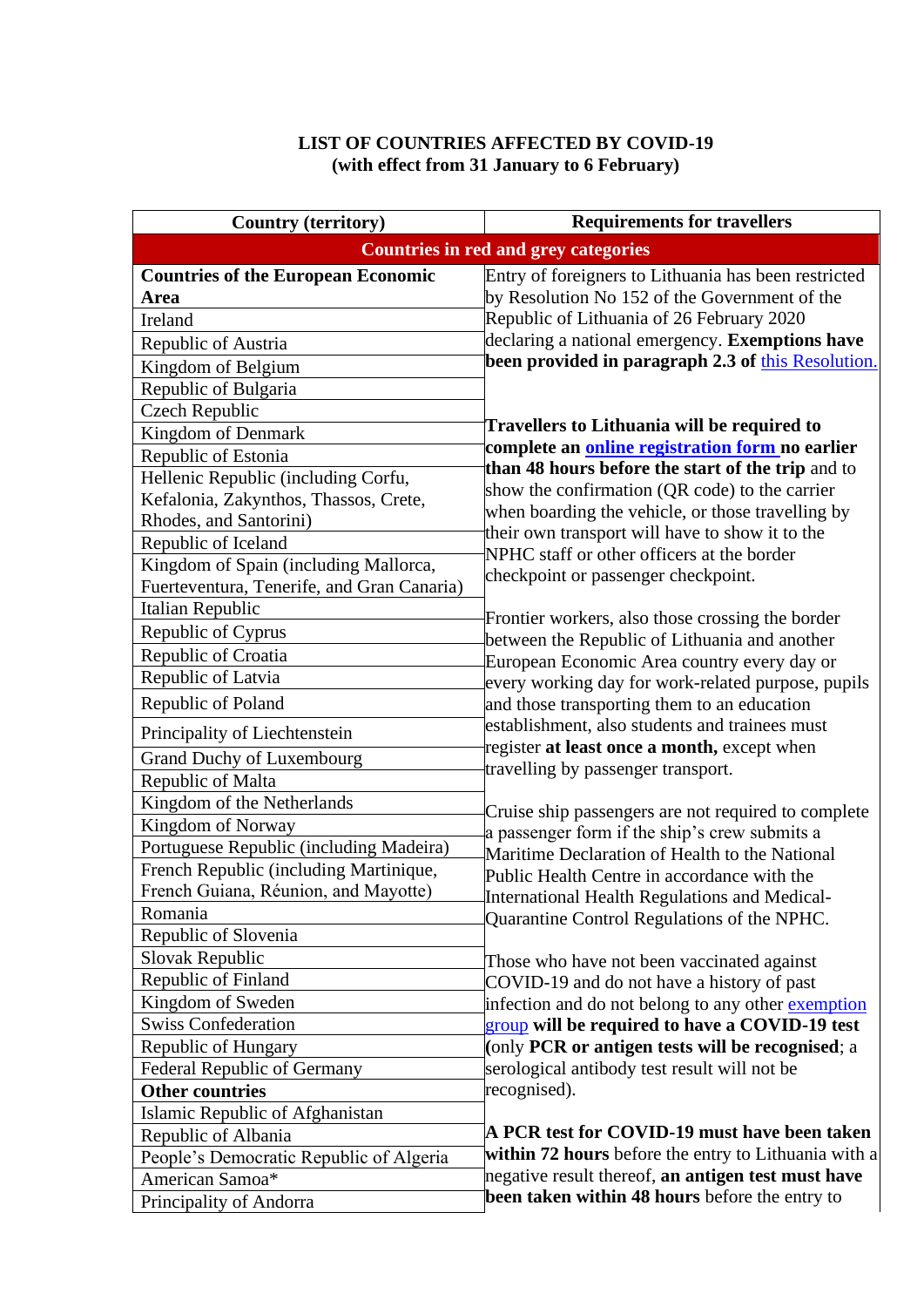| Angola                                         |                                                                                                         |
|------------------------------------------------|---------------------------------------------------------------------------------------------------------|
| Antigua and Barbuda                            | Lithuania with a negative result thereof. A<br>document evidencing negative testing must be             |
| Argentine Republic                             | presented to the carrier before the trip. The test for                                                  |
| Republic of Armenia                            | COVID-19 will be mandatory for individuals from                                                         |
|                                                | 16 years. Foreigners arriving in Lithuania by carrier                                                   |
| Aruba*                                         | transport for humanitarian reasons will not be                                                          |
| Australia                                      | required to present a negative COVID-19 test result,                                                    |
| Republic of Azerbaijan                         | but they will have to book a testing appointment                                                        |
| Commonwealth of the Bahamas                    | within 24 hours of arrival in Lithuania and cover it                                                    |
| Kingdom of Bahrain                             | at their own expense.                                                                                   |
| Republic of Belarus                            | Exemption applies in the case of those travelling by                                                    |
| People's Republic of Bangladesh                | their own transport: they have to have a negative test                                                  |
| <b>Barbados</b>                                |                                                                                                         |
| <b>Belize</b>                                  | for COVID-19 taken within 72 hours (calculating                                                         |
| Republic of Benin                              | from the moment of sampling) before the entry to<br>Lithuania, or a negative result of the antigen test |
| Bermuda*                                       | taken within 48 hours (calculating from the moment                                                      |
| Republic of Guinea-Bissau                      | of sampling) prior to arrival in Lithuania, or they                                                     |
| Plurinational State of Bolivia                 | have to book a test within 24 hours of arrival in                                                       |
| Bosnia and Herzegovina                         |                                                                                                         |
| Republic of Botswana                           | Lithuania and take it at their own expense.                                                             |
| Federative Republic of Brazil                  | Frontier workers, those crossing the border between                                                     |
| Brunei Darussalam                              | the Republic of Lithuania and another European                                                          |
| <b>Burkina Faso</b>                            | Economic Area country every day or every                                                                |
| Republic of Burundi                            | working day for work-related purposes, pupils and                                                       |
| Kingdom of Bhutan                              | those transporting them to an education<br>establishment, students and trainees are required to         |
| Central African Republic                       | show the confirmation of the negative result of a test                                                  |
| Republic of Chad                               | for COVID-19 taken 7 days at the earliest before the                                                    |
| Republic of Chile                              | return or arrival in Lithuania, when they travel by                                                     |
| <b>Commonwealth of Dominica</b>                | their own transport.                                                                                    |
| Dominican Republic                             | It is recommended for a resident to take a paid                                                         |
| Republic of Côte d 'Ivoire                     | PCR test or an antigen test, on the 3rd day of                                                          |
| Republic of Djibouti                           | arrival in Lithuania at the latest, at a medical facility                                               |
| Egypt Arab Republic                            | or laboratory of their own choice. The                                                                  |
|                                                | recommendation will not apply to those recovered,                                                       |
| Republic of Ecuador<br><b>State of Eritrea</b> | if the COVID-19 disease was confirmed on the basis                                                      |
|                                                | of a positive PCR test within 90 days before the                                                        |
| Kingdom of Eswatini                            | arrival in Lithuania.                                                                                   |
| Federal Democratic Republic of Ethiopia        |                                                                                                         |
| Republic of the Fiji Islands                   | 7-day self-isolation is mandatory (self-isolation is                                                    |
| Republic of the Philippines                    | not required for those fully vaccinated or with                                                         |
| Gabonese Republic                              | past disease; there are also other exemptions                                                           |
| Republic of Guyana                             | available at: https://nvsc.lrv.lt/isimtys):                                                             |
| Republic of the Gambia                         | it is allowed to go outside for a walk within<br>$\bullet$                                              |
| Republic of Ghana                              | the radius of maximum 1 km from the place                                                               |
| Gibraltar*                                     | of self-isolation while wearing protective                                                              |
| Grenada                                        | equipment covering nose and mouth. No                                                                   |
| Guam*                                          | visits to gathering points;                                                                             |
| Republic of Guatemala                          |                                                                                                         |
| Republic of Guinea                             |                                                                                                         |
| Republic of Haiti                              |                                                                                                         |
|                                                |                                                                                                         |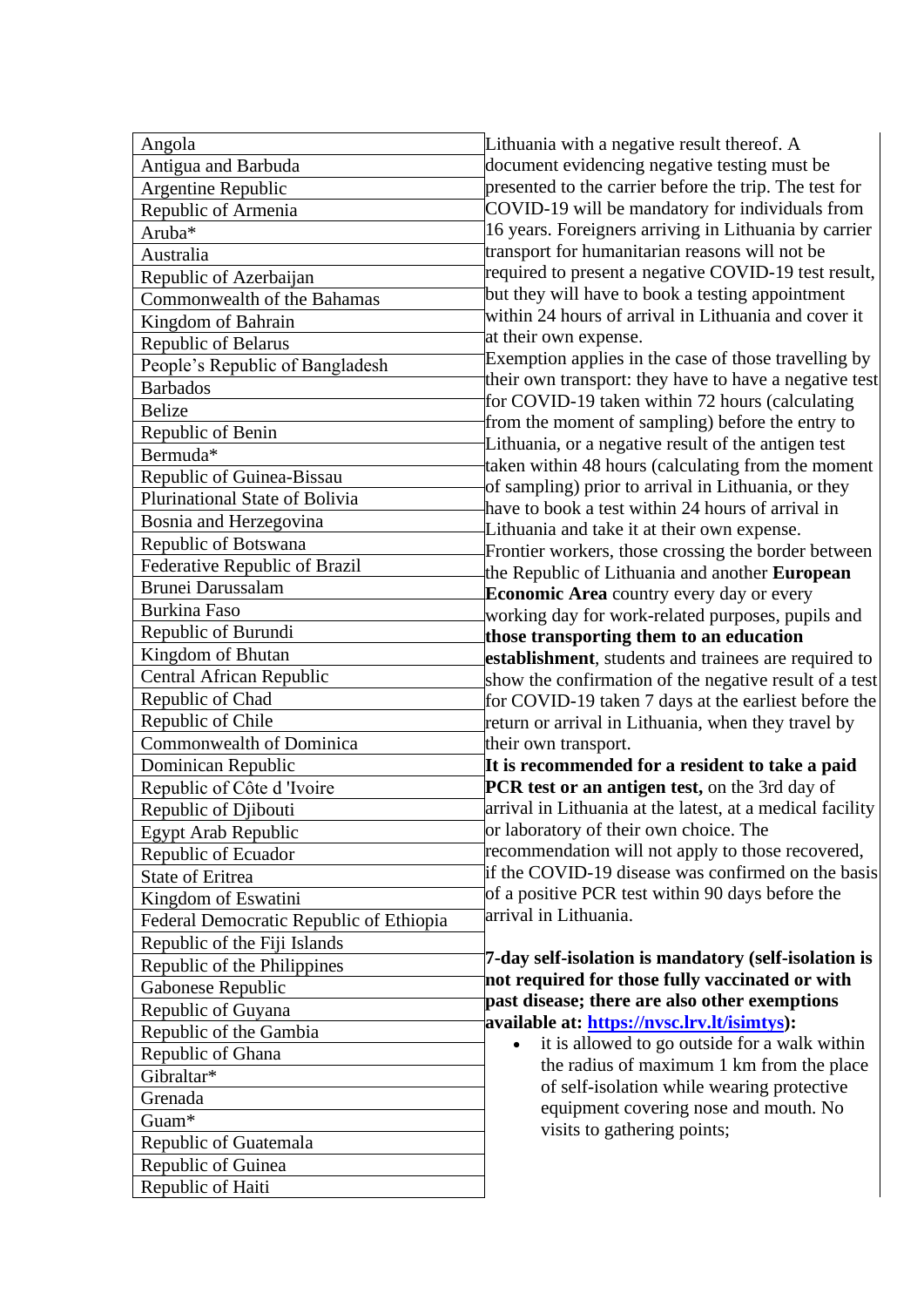| Republic of Honduras                  | when staying with other people, it is required<br>$\bullet$                                    |
|---------------------------------------|------------------------------------------------------------------------------------------------|
| Republic of India                     | to self-isolate in a separate room, but those                                                  |
| Republic of Indonesia                 | staying together do not have to self-isolate;                                                  |
| Republic of Iraq                      | it is mandatory to follow other self-isolation<br>$\bullet$                                    |
| Islamic Republic of Iran              | requirements.                                                                                  |
| <b>State of Israel</b>                |                                                                                                |
| Jamaica                               | If vaccinated individuals self-isolate because the                                             |
| Japan                                 | 14-day period after the vaccination has not yet                                                |
| Republic of Yemen                     | passed on the day of arrival in Lithuania, they                                                |
| Hashemite Kingdom of Jordan           | may reduce the self-isolation period once the 14-                                              |
| Montenegro                            | day period has passed after the administration of                                              |
| <b>United States of America</b>       | the vaccine dose:                                                                              |
| <b>United Arab Emirates</b>           | the second dose of the vaccine under the two-dose                                              |
| United Kingdom of Great Britain and   | vaccination schedule;                                                                          |
| Northern Ireland                      | one dose under the single-dose vaccination<br>schedule;                                        |
| Cayman Islands*                       | at least one dose administered to those with the past                                          |
| Christmas Island*                     | COVID-19 disease (coronavirus infection)                                                       |
| Kingdom of Cambodia                   | confirmed by a positive SARS-CoV-2 PCR test                                                    |
| Republic of Cameroon                  | result.                                                                                        |
| Canada                                | Please notify the NPHC of the fact that 14 days                                                |
| State of Qatar                        | have passed of the vaccination by completing the                                               |
| Republic of Kazakhstan                | online form at:                                                                                |
| Republic of Kenya                     | Those subject to self-isolation exemptions or in                                               |
| People's Republic of China            | whose respect the self-isolation time has been                                                 |
| Kyrgyz Republic                       | shortened will have to restrict the number of their                                            |
| Curaçao*                              | contacts for 10 days of arrival in Lithuania. It is                                            |
| Republic of Colombia                  | recommended that working persons commute only                                                  |
| Union of the Comoros                  | between work and home if there is no possibility of                                            |
| Democratic Republic of Congo          | working from home. As regards contacts with                                                    |
| Republic of the Congo                 | others, wearing protective equipment covering the                                              |
| Democratic People's Republic of Korea | nose and mouth: face masks, respirators or other                                               |
| Republic of Korea                     | means will remain mandatory, also the observance                                               |
| Republic of Kosovo*                   | of other general instructions for the prevention of                                            |
| Republic of Costa Rica                | COVID-19.                                                                                      |
| Republic of Cuba                      | The place of self-isolation can only be left at                                                |
| Coco islands*                         | <b>NPHC's permission</b>                                                                       |
| The State of Kuwait                   | to go to another place of self-isolation if it                                                 |
| Lao People's Democratic Republic      | has to be changed for justified reasons (up to<br>two times during the self-isolation period). |
| Kingdom of Lesotho                    | It will be allowed to leave the place of self-isolation                                        |
| Republic of Lebanon                   | at the notification of the NPHC in the following                                               |
| Republic of Liberia                   | cases:                                                                                         |
| State of Libya                        | to resit a maturity examination. It will be<br>$\bullet$                                       |
| Democratic Republic of Madagascar     | required to adhere to certain conditions;                                                      |
| Malaysia                              | it will be allowed to leave Lithuania and the<br>$\bullet$                                     |
| Republic of Malawi                    | place of self-isolation before the lapse of the                                                |
| <b>Republic of Maldives</b>           | required period of self-isolation with prior                                                   |
| Republic of Mali                      | notification of the NPHC for those living or                                                   |
| Kingdom of Morocco                    |                                                                                                |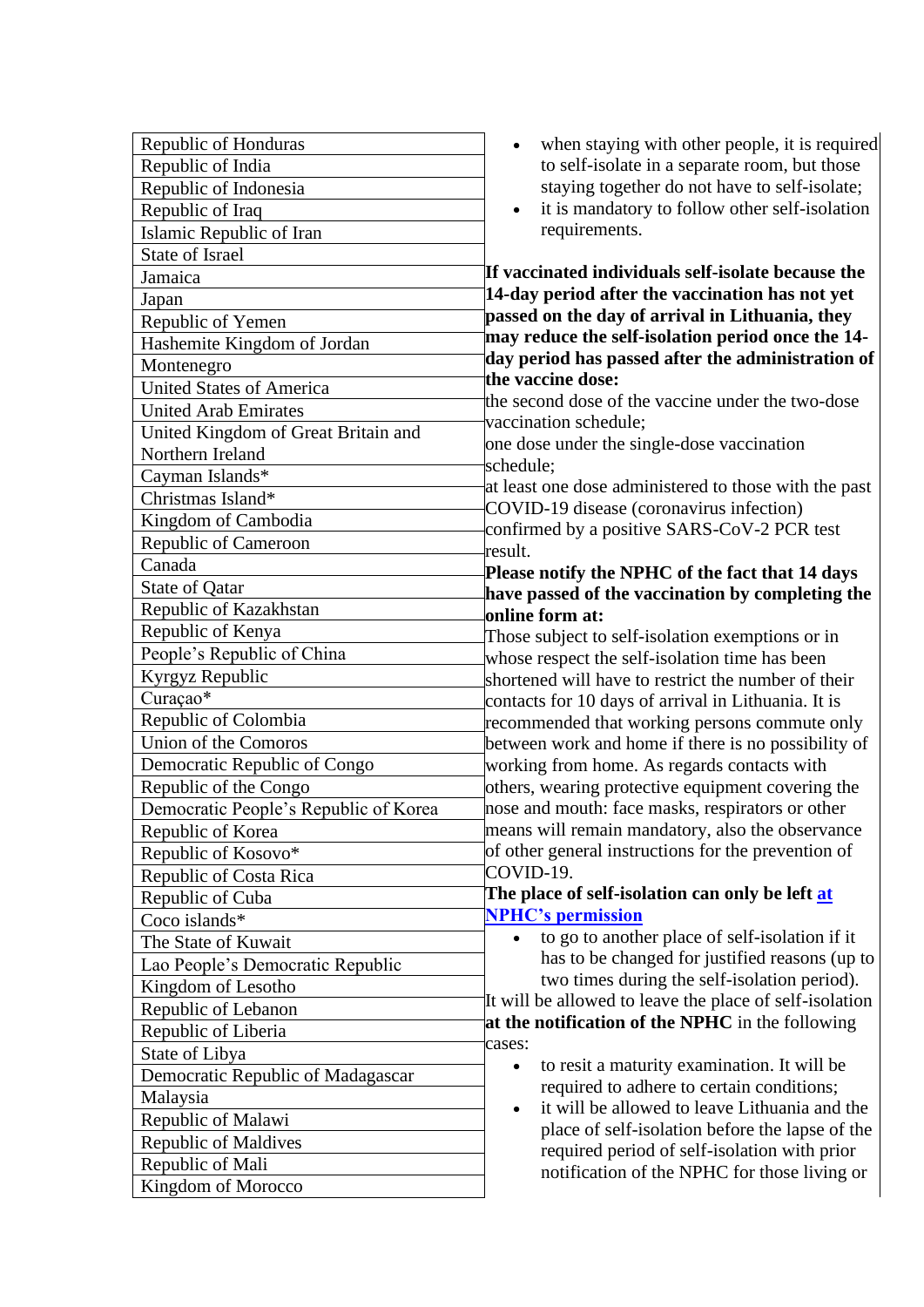| Republic of the Marshall Islands      |  |  |
|---------------------------------------|--|--|
| <b>Republic of Mauritius</b>          |  |  |
| Islamic Republic of Mauritania        |  |  |
| <b>United Mexican States</b>          |  |  |
| Republic of the Union of Myanmar      |  |  |
| <b>Federated States of Micronesia</b> |  |  |
| Republic of Moldova                   |  |  |
| Principality of Monaco                |  |  |
| Mongolia                              |  |  |
| Montserrat*                           |  |  |
| Republic of Mozambique                |  |  |
| Republic of Namibia                   |  |  |
| New Zealand                           |  |  |
| Republic of Nauru                     |  |  |
| Federal Republic of Nepal             |  |  |
| Federal Republic of Nigeria           |  |  |
| Republic of Niger                     |  |  |
| Republic of Nicaragua                 |  |  |
| <b>Sultanate of Oman</b>              |  |  |
| Islamic Republic of Pakistan          |  |  |
| Palestine*                            |  |  |
| Republic of Panama                    |  |  |
| Independent State of Papua New Guinea |  |  |
| Republic of Paraguay                  |  |  |
| Republic of Peru                      |  |  |
| Republic of South Africa              |  |  |
| Republic of South Sudan               |  |  |
| French Polynesia*                     |  |  |
| Commonwealth of Puerto Rico*          |  |  |
| Republic of Equatorial Guinea         |  |  |
| Republic of Rwanda                    |  |  |
| <b>Russian Federation</b>             |  |  |
| Sakartvelo                            |  |  |
| Solomon Islands                       |  |  |
| Republic of El Salvador               |  |  |
| <b>Independent State of Samoa</b>     |  |  |
| Republic of San Marino                |  |  |
| Democratic Republic of São Tomé and   |  |  |
| Príncipe                              |  |  |
| Kingdom of Saudi Arabia               |  |  |
| Republic of Seychelles                |  |  |
| Republic of Senegal                   |  |  |
| <b>St Kitts and Nevis</b>             |  |  |
| Saint Lucia                           |  |  |
| Saint Vincent and the Grenadines      |  |  |
| Republic of Serbia                    |  |  |
| Republic of Sierra Leone              |  |  |
| Republic of Singapore                 |  |  |

working abroad and those who need to leave for health reasons.

## **It will be allowed to leave the place of selfisolation without the notification of the NPHC in the following cases:**

- to make arrangements for the funeral of a close person and the transportation of the remains and/or to participate in the wake ceremony/ funeral of a close person or visit terminally ill patients;
- to go to a medical facility to have nasopharyngeal and oropharyngeal swab specimen collected for a COVID-19 test;
- to go to a medical facility for health care services;
- to transport those unable to take care of themselves to a medical facility for health care services;
- for those who have to go to the place required for handling legal matters;
- those who have their own wedding;
- for high-performance athletes, highperformance sports specialists, highperformance sports instructors and sports medical personnel to go to high-performance sports training, training camps, competitions and institutions or establishments related to their sports activities;
- those that have to go to state institutions, establishments and organisations when summoned by them or to go to the place required for handling legal matters.
- to go to a mobile point to have nasopharyngeal and oropharyngeal swab specimen collected for a COVID-19 test after prior registration with the COVID-19 Hotline at 1808 or with the NPHC, or to transport those unable to take care of themselves.
- travellers who have to go for the second dose of COVID-19 vaccine as per appointment;
- crew members employed in companies engaged in international commercial transportation or who carry out international commercial transportation by all types of vehicles to go for any doze of vaccine as per appointment.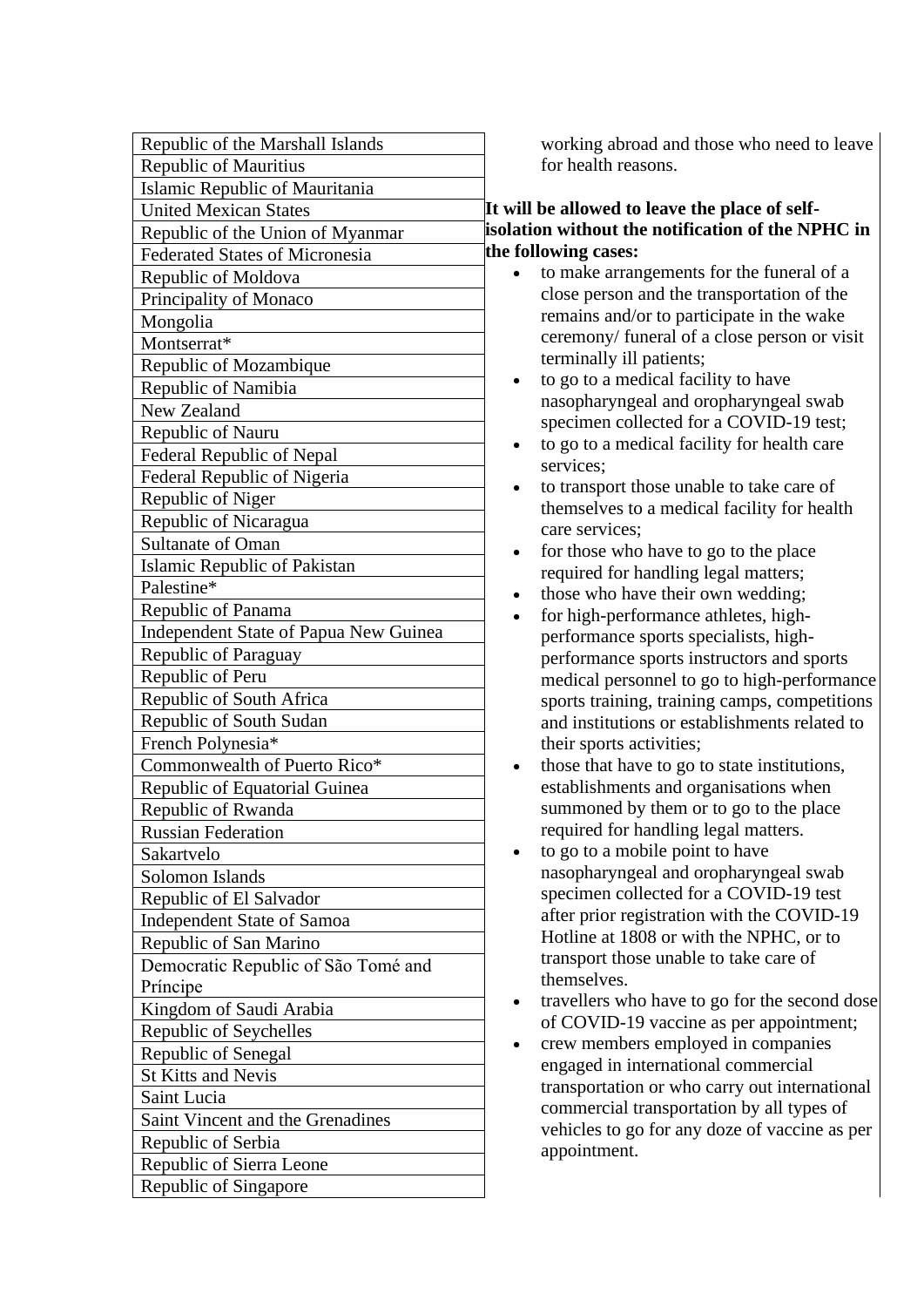| Employees of listed occupations who travel for the<br>purposes of work-related functions (third-country<br>nationals arriving in the Republic of Lithuania for                                                                                                     |
|--------------------------------------------------------------------------------------------------------------------------------------------------------------------------------------------------------------------------------------------------------------------|
|                                                                                                                                                                                                                                                                    |
|                                                                                                                                                                                                                                                                    |
|                                                                                                                                                                                                                                                                    |
| permission of a relevant minister), where a PCR test                                                                                                                                                                                                               |
|                                                                                                                                                                                                                                                                    |
| PCR test result is received, may leave the place of                                                                                                                                                                                                                |
|                                                                                                                                                                                                                                                                    |
|                                                                                                                                                                                                                                                                    |
|                                                                                                                                                                                                                                                                    |
|                                                                                                                                                                                                                                                                    |
|                                                                                                                                                                                                                                                                    |
|                                                                                                                                                                                                                                                                    |
|                                                                                                                                                                                                                                                                    |
|                                                                                                                                                                                                                                                                    |
|                                                                                                                                                                                                                                                                    |
|                                                                                                                                                                                                                                                                    |
|                                                                                                                                                                                                                                                                    |
|                                                                                                                                                                                                                                                                    |
|                                                                                                                                                                                                                                                                    |
|                                                                                                                                                                                                                                                                    |
|                                                                                                                                                                                                                                                                    |
|                                                                                                                                                                                                                                                                    |
|                                                                                                                                                                                                                                                                    |
|                                                                                                                                                                                                                                                                    |
|                                                                                                                                                                                                                                                                    |
|                                                                                                                                                                                                                                                                    |
|                                                                                                                                                                                                                                                                    |
|                                                                                                                                                                                                                                                                    |
|                                                                                                                                                                                                                                                                    |
|                                                                                                                                                                                                                                                                    |
|                                                                                                                                                                                                                                                                    |
| complete an online registration form no earlier                                                                                                                                                                                                                    |
| than 48 hours before the start of the trip and to                                                                                                                                                                                                                  |
|                                                                                                                                                                                                                                                                    |
|                                                                                                                                                                                                                                                                    |
|                                                                                                                                                                                                                                                                    |
|                                                                                                                                                                                                                                                                    |
|                                                                                                                                                                                                                                                                    |
|                                                                                                                                                                                                                                                                    |
|                                                                                                                                                                                                                                                                    |
| every working day for work-related purpose, pupils                                                                                                                                                                                                                 |
|                                                                                                                                                                                                                                                                    |
|                                                                                                                                                                                                                                                                    |
|                                                                                                                                                                                                                                                                    |
|                                                                                                                                                                                                                                                                    |
|                                                                                                                                                                                                                                                                    |
| Cruise ship passengers are not required to complete                                                                                                                                                                                                                |
|                                                                                                                                                                                                                                                                    |
| is taken upon arrival in Lithuania and a negative<br>self-isolation to go to the place needed to handle<br>work or business matters during working hours.<br>when boarding the vehicle, or those travelling by<br>Frontier workers, also those crossing the border |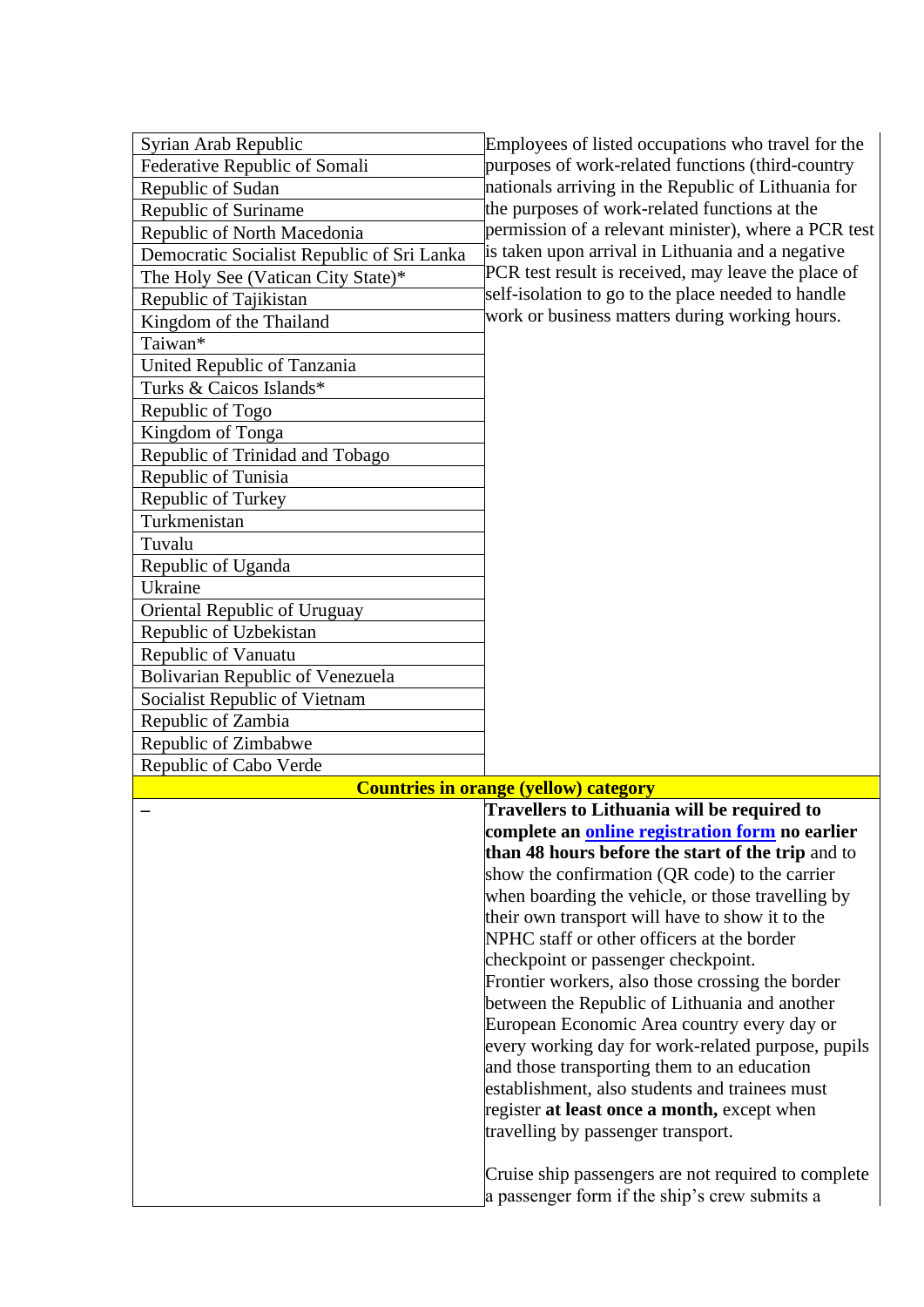Maritime Declaration of Health to the National Public Health Centre in accordance with the International Health Regulations and Medical-Quarantine Control Regulations of the NPHC.

Those who have not been vaccinated against COVID-19 and do not have a history of past infection and do not belong to any other exemption [group](https://nvsc.lrv.lt/isimtys) **will be required to have a COVID-19 test (**only **PCR or antigen tests will be recognised**; a serological antibody test result will not be recognised).

**A PCR test for COVID-19 must be taken within 72 hours before entry to Lithuania with a negative result thereof, an antigen test must be taken within 48 hours before entry to Lithuania with a negative result thereof. A document evidencing negative testing must be presented to the carrier before the trip.** The test for COVID-19 will be mandatory for individuals from 16 years. Foreigners arriving in Lithuania by carrier transport for humanitarian reasons will not be required to present a negative COVID-19 test result, but they will have to book testing within 24 hours of arrival in Lithuania and take it at their own expense. Exemption applies in the case of those travelling by their own transport: they have to have a negative test for COVID-19 taken within 72 hours (calculating from the moment of sampling) before the entry to Lithuania, or a negative result of the antigen test taken within 48 hours (calculating from the moment of sampling) prior to arrival in Lithuania, or they have to book a test within 24 hours of arrival in Lithuania and take it at their own expense. Frontier workers, those crossing the border between the Republic of Lithuania and another **European Economic Area** country every day or every working day for work-related purpose, pupils **and those transporting them to an education establishment**, students and trainees are required to show the confirmation of the negative result of a test for COVID-19 taken 7 days at the earliest before returning to or arriving in Lithuania, when they travel by their own transport.

**It is recommended for a resident to take a paid PCR** test or an antigen test, on the 3rd day of arrival in Lithuania at the latest, at a medical facility or laboratory of their own choice.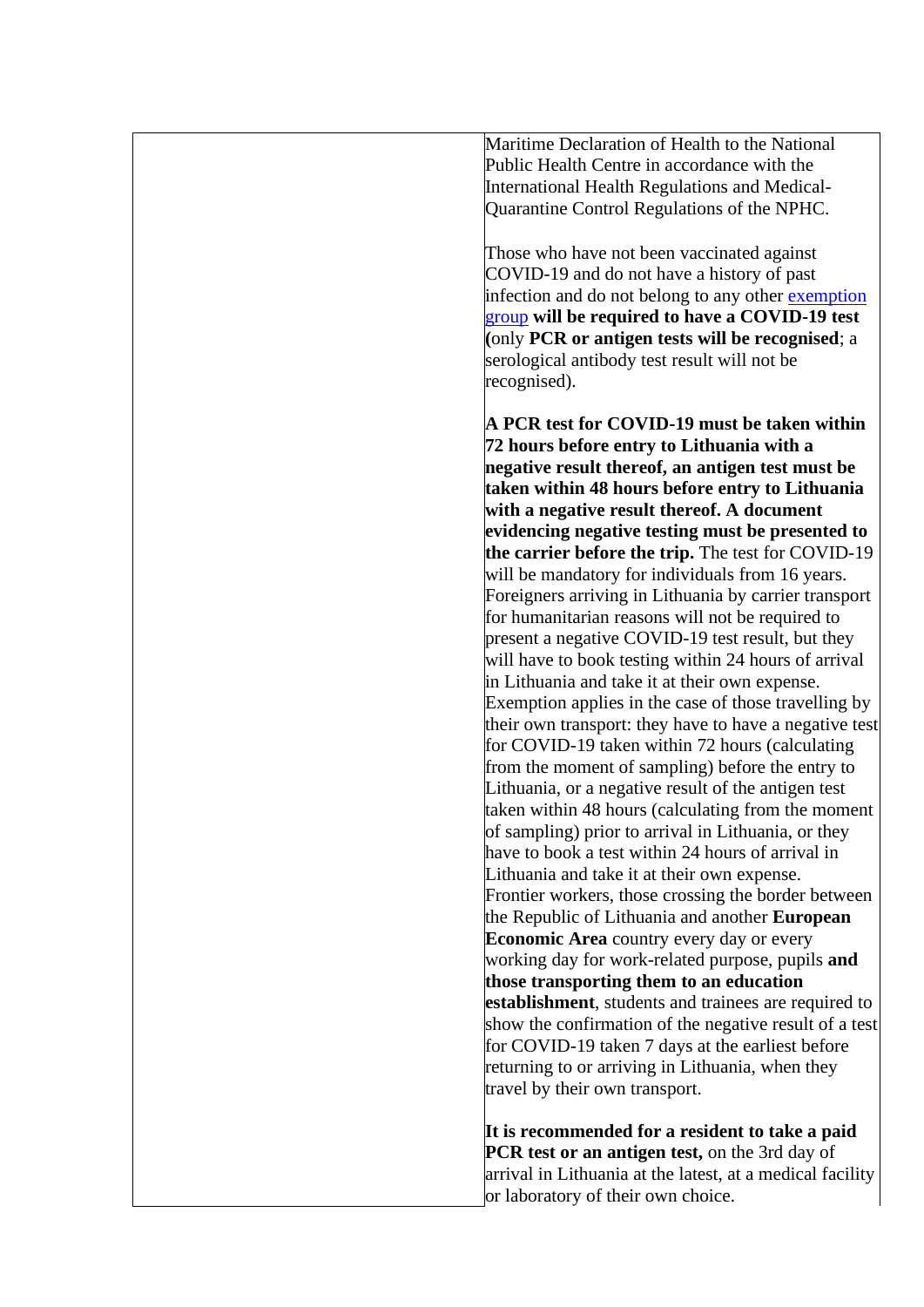| The recommendation will not apply to those<br>recovered, if the COVID-19 disease was confirmed<br>on the basis of a positive PCR test within 90 days<br>before the arrival in Lithuania.<br>No self-isolation required.                                                                                                                                                                                       |
|---------------------------------------------------------------------------------------------------------------------------------------------------------------------------------------------------------------------------------------------------------------------------------------------------------------------------------------------------------------------------------------------------------------|
| <b>Countries in green category</b>                                                                                                                                                                                                                                                                                                                                                                            |
| Travellers to Lithuania will be required to<br>complete an <b>online registration form</b> no earlier<br>than 48 hours before the start of the trip and to<br>show the confirmation (QR code) to the carrier<br>when boarding the vehicle, or those travelling by<br>their own transport will have to show it to the<br>NPHC staff or other officers at the border<br>checkpoint or passenger checkpoint.     |
| Frontier workers, also those crossing the border<br>between the Republic of Lithuania and another<br>European Economic Area country every day or<br>every working day for work-related purpose, pupils<br>and those transporting them to an education<br>establishment, also students and trainees must<br>register at least once a month, except when<br>travelling by passenger transport.                  |
| Cruise ship passengers are not required to complete<br>a passenger form if the ship's crew submits a<br>Maritime Declaration of Health to the National<br>Public Health Centre in accordance with the<br>International Health Regulations and Medical-<br>Quarantine Control Regulations of the NPHC.                                                                                                         |
| Those who have not been vaccinated against<br>COVID-19 and do not have a history of past<br>infection and do not belong to any other exemption<br>group will be required to have a COVID-19 test<br>(only PCR or antigen tests will be recognised; a<br>serological antibody test result will not be<br>recognised).                                                                                          |
| A PCR test for COVID-19 must be taken within<br>72 hours before entry to Lithuania with a<br>negative result thereof, an antigen test must be<br>taken within 48 hours before entry to Lithuania<br>with a negative result thereof. A document<br>evidencing negative testing must be presented to<br>the carrier before the trip. The test for COVID-<br>19 will be mandatory for individuals from 16 years. |